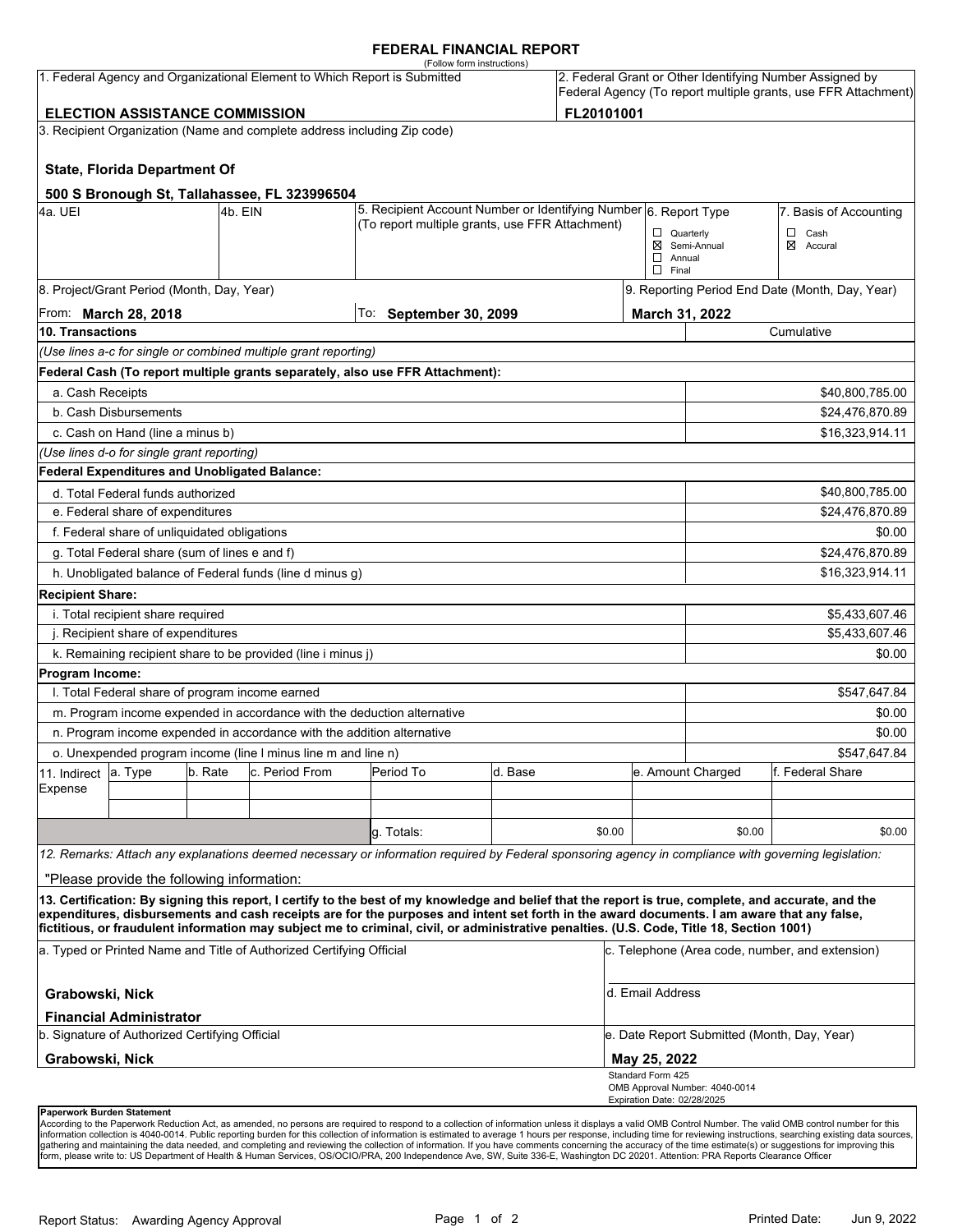#### **FEDERAL FINANCIAL REPORT**  (Additional Page) Federal Agency & Organization : ELECTION ASSISTANCE COMMISSION Federal Grant ID : FL20101001 Recipient Organization : State, Florida Department Of 500 S Bronough St, Tallahassee, FL 323996504 UEI : UEI Status when Certified : EIN **EIN** Reporting Period End Date **Status Remarks** : March 31, 2022 : Awarding Agency Approval : "Please provide the following information: Current Year (10/1/21-3/31/22) State interest earned (current fiscal year): \$0 State interest expended (current fiscal year): \$0 Program income earned (current fiscal year): \$0 Program income earned breakdown (current fiscal year): \$0 Source: e.g. Sale of registration list Program income expended (current fiscal year): \$0 " The additional expenditures are reflective of funds which were delayed from legislature.

# **Federal Agency Review**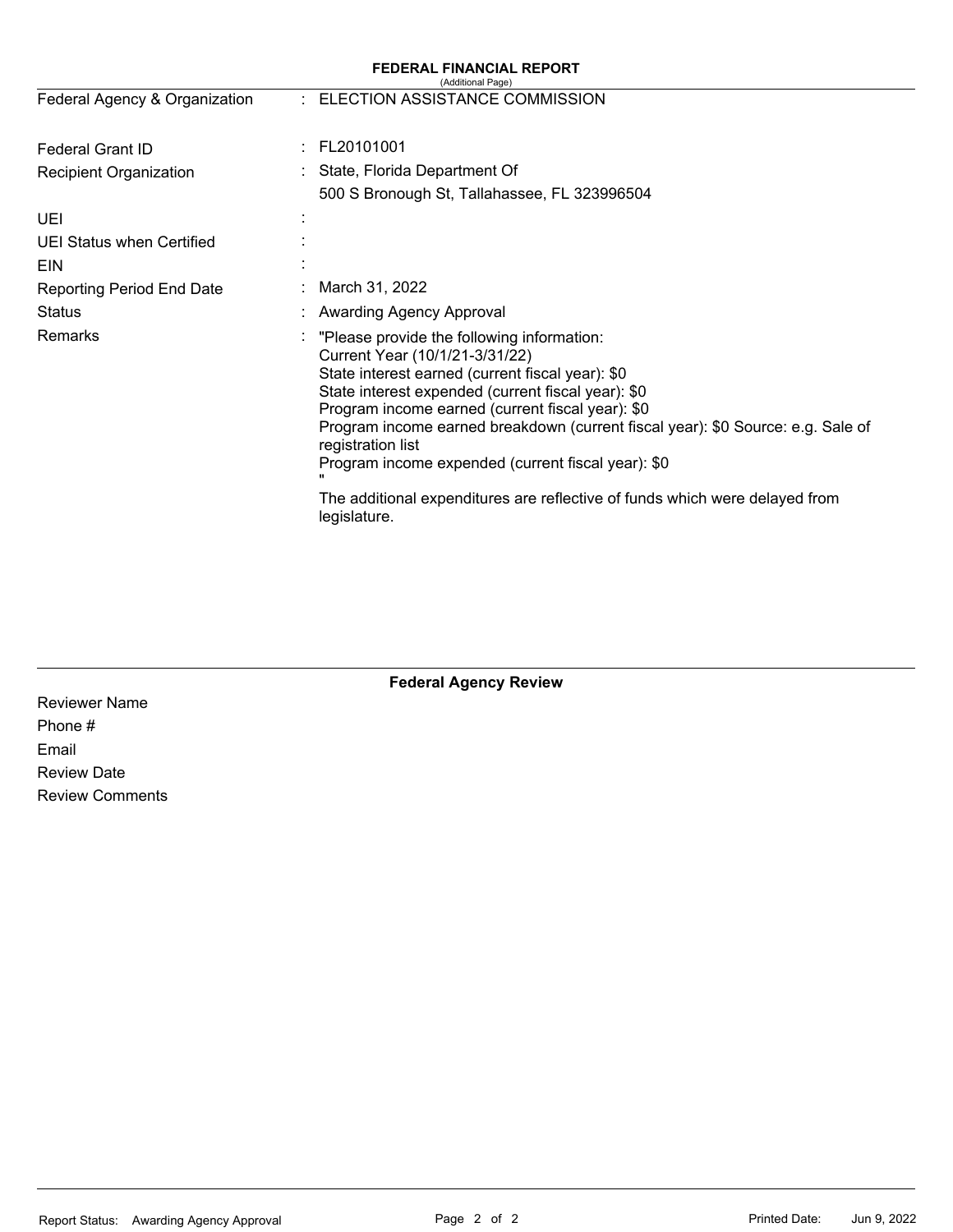# 2021-2022 EAC Progress Report

# 3. EAC Progress Report

#### **1. State or Territory:**

Florida

## **2. Grant Number:**

FL20101001

#### **3. Report:**

Semi-Annual (Oct 1 - March 31)

#### **4. Grant:**

Election Security

#### **5. Reporting Period Start Date**

10/01/2020

#### **6. Reporting Period End Date**

03/31/2022

# 4. Progress and Narrative

7. Describe in detail what happened during this reporting period and explain how you implemented the approved grant activities in accordance with your State Plan/Program Narrative. (*Note: Your activities should align with your Grant Cost Categories Table.)*

 Funds were used to provide subgrants to Supervisors of Elections for Election Security in identified areas and to continue to enhance and shore up election security networks and systems for the 2022 election cycle.

8. Describe any significant changes to your program during the project, including changes to your original State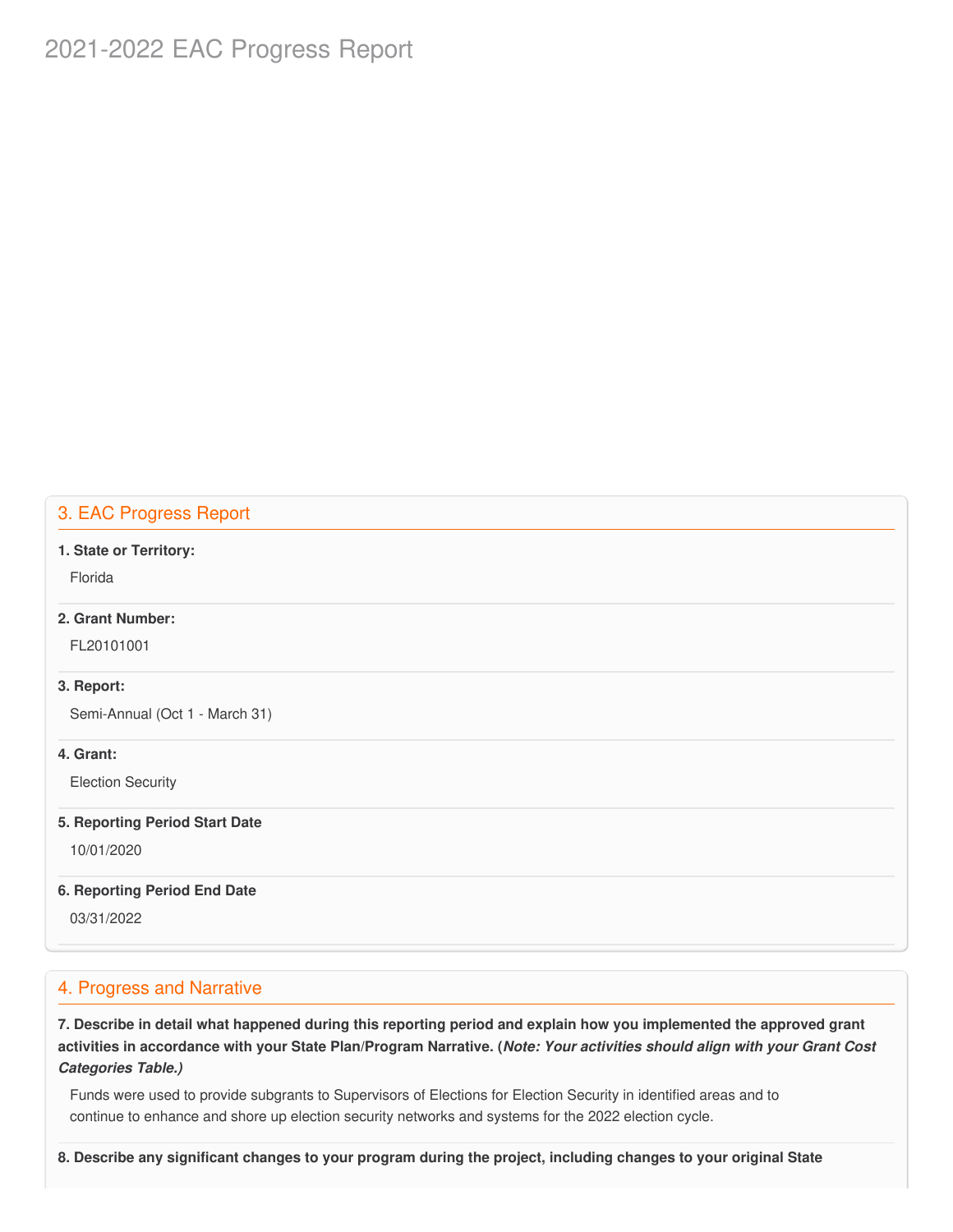#### **Plan/Program Narrative or favorable developments that improved program efficiency and/or service delivery.**

 N/A Previously during this time the US Election Assistance Commission authorized and combined for reporting purposes the 2018 and 2020 Election Security Grants.

#### **9. Issues Encountered:**

# Describe all major issues that arose during the implementation of the project and the reasons why established goals were not met, if applicable. Address each issue separately and describe whether and how the issues were resolved. Also,  **briefly discuss the implications of any unresolved issues or concerns.**

 In Florida, state agencies must first receive state authorization (legislative appropriation and executive budgetary approval) for use of federal and state funds. The delay in release of these funds compounded with the continuing supply chain disruptions, shortages, and increasing cots mean that grantees must be ever resourceful and ready to act once funds or judicious in deciding whether to apply for reimbursement or advance or not applying. We are working to consolidate future sub-grants so that will streamline the process.

#### **10. Provide a description of any training conducted, including security training.**

 The State has continued security training through its in-house cyber navigator team. The team also provides training at scheduled Supervisor of Elections' conferences and promoted tabletop exercises with federal and state law enforcement and security partners. This continued to build on the initiatives to provide counties with individualized assistance and guidance regarding security topics and issues leading up to and through the 2022 Election Cycle.

#### **11. Subgrants:**

#### **Did your office provide subawards to local jurisdictions during this reporting period?**

Yes

#### **12. Describe the activities carried out by your subgrantees during the reporting period.**

 The funds were made available to our grantees in the form of multiple subgrants from our Election Security grant 20-21. Award amounts were based on identified security enhancements recommended by our cyber navigators to help counties enhance cyber [security.We](https://security.We) also have our Network Failover grant which was instituted to assist counties procure proper failover devices for their systems.

The Breakout Category Below is Cyber Security

# **Provide a breakdown of aggregate subawards expenditures across major categories.**

```
 
Security : $1,391,129.12

Total : $1391129.12
```
### **13. Match:**

### **Describe how you are meeting or have met the matching requirement.**

Match has been previously met.

# 14. Report on the number and type of articles of voting equipment obtained with the funds. Include the amount expended  **on the expenditure table.**

No voting equipment individually priced over the \$5,000 was purchased.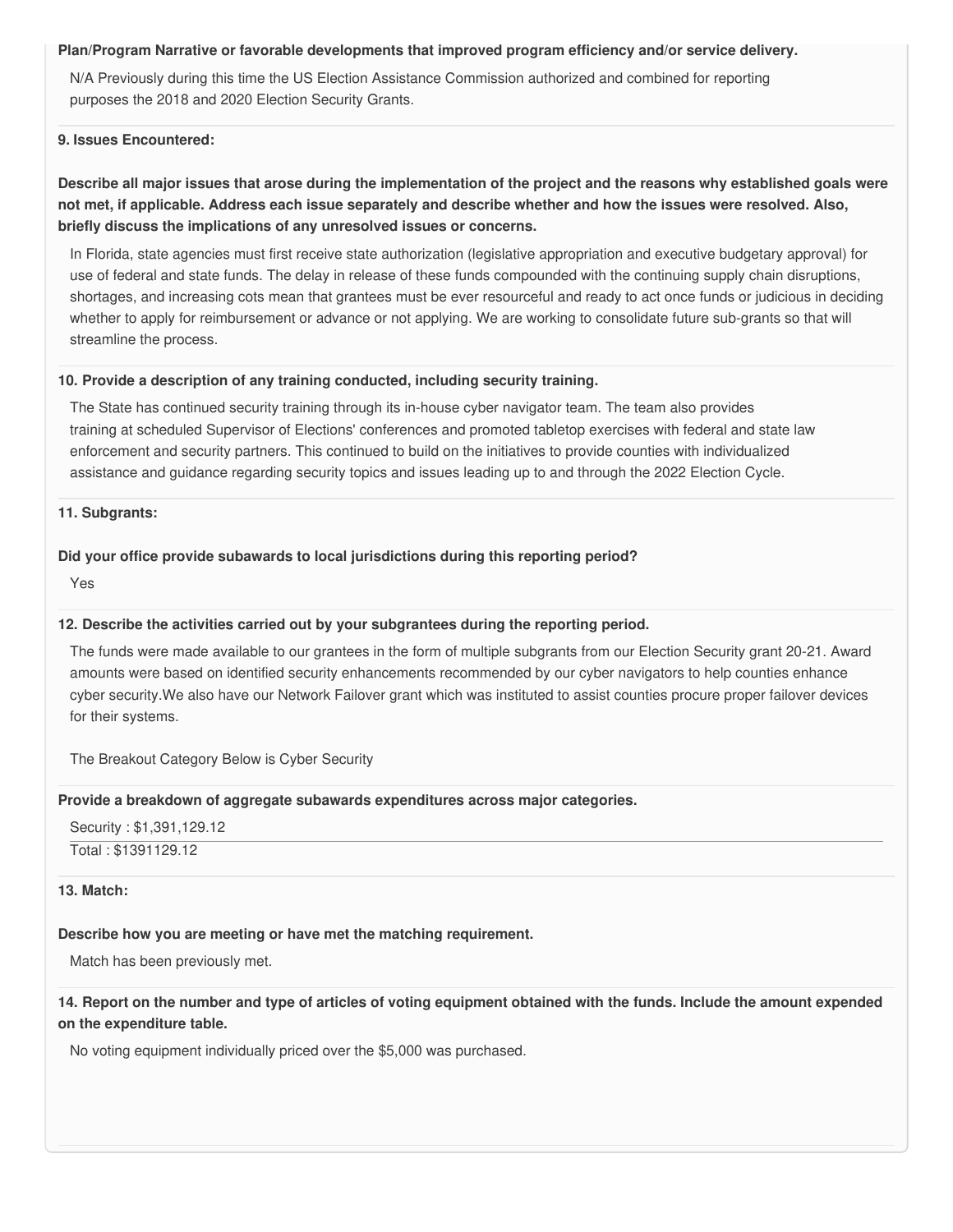# 5. Expenditures

# **15. Current Period Amount Expended and Unliquidated Obligations**

# **GRANT COST CATEGORIES - FEDERAL**

 Subgrants: : \$1391129 Voting Equipment and Processes: : \$0 Post-Election Auditing: : \$0 Voter Registration Systems: : \$0 Cyber Security: : \$0 Voter Education/Communications: : \$0 Accessibility: : \$0 Staffing: : \$0 Training: : \$0 Indirect Costs (If applicable, FFR Line 11): : \$0 Unliquidated Obligations (If applicable, FFR Line 10f): : \$0 Other (Specify below) : \$0 Other (Specify below) : \$0 Other (Specify below) : \$0 Total : \$1391129 **Comments:**

# **16. GRANT COST CATEGORIES - MATCH**

 Voting Equipment and Processes: : \$0 Post-Election Auditing: : \$0 Voter Registration Systems: : \$0 Cyber Security: : \$0 Voter Education/Communications: : \$0 Accessibility: : \$0 Staffing: : \$0 Training: : \$0 Subgrants: : \$0 Indirect Costs (If applicable, FFR Line 11): : \$0 Unliquidated Obligations (If applicable, FFR Line 10f): : \$0 Other (Specify below) : \$0 Other (Specify below) : \$0 Other (Specify below) : \$0 Total : \$0 **Comments:**

# 7. Expenditures

#### **17. Confirm Total Grant Expenditure Amounts**

 Federal : \$1,391,129.00 Match : \$0 Total : \$1391129

 **OMB CONTROL NUMBER: 3265-0020**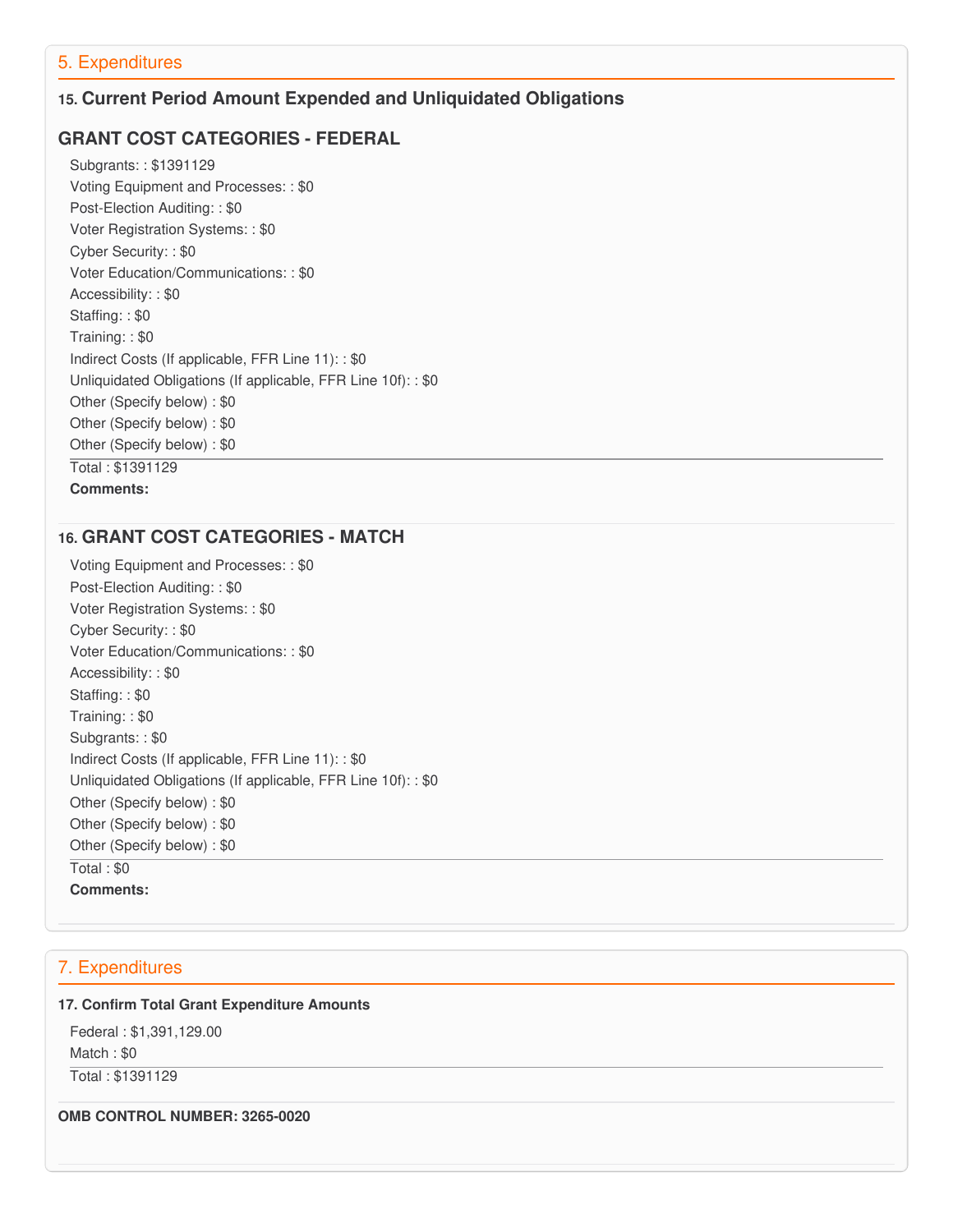| <b>First Name</b>                        |                                                                                  |
|------------------------------------------|----------------------------------------------------------------------------------|
| Maria                                    |                                                                                  |
| <b>Last Name</b>                         |                                                                                  |
| Matthews                                 |                                                                                  |
| <b>Title</b>                             |                                                                                  |
| Director, Division of Elections          |                                                                                  |
| <b>Phone Number</b>                      |                                                                                  |
| <b>Email Address</b>                     |                                                                                  |
| Yes                                      | 18. Add another contact to send a copy of submission confirmation and edit link? |
|                                          |                                                                                  |
|                                          |                                                                                  |
| <b>First Name</b>                        |                                                                                  |
| Nicholas                                 |                                                                                  |
| <b>Last Name</b>                         |                                                                                  |
| Grabowski                                |                                                                                  |
|                                          |                                                                                  |
| <b>Title</b>                             | DOS-Division of Election Fiscal Administrator                                    |
|                                          |                                                                                  |
| <b>Email Address</b>                     |                                                                                  |
|                                          |                                                                                  |
|                                          |                                                                                  |
| <b>Signature of Certifying Official:</b> |                                                                                  |

Signature of: Maria Matthews